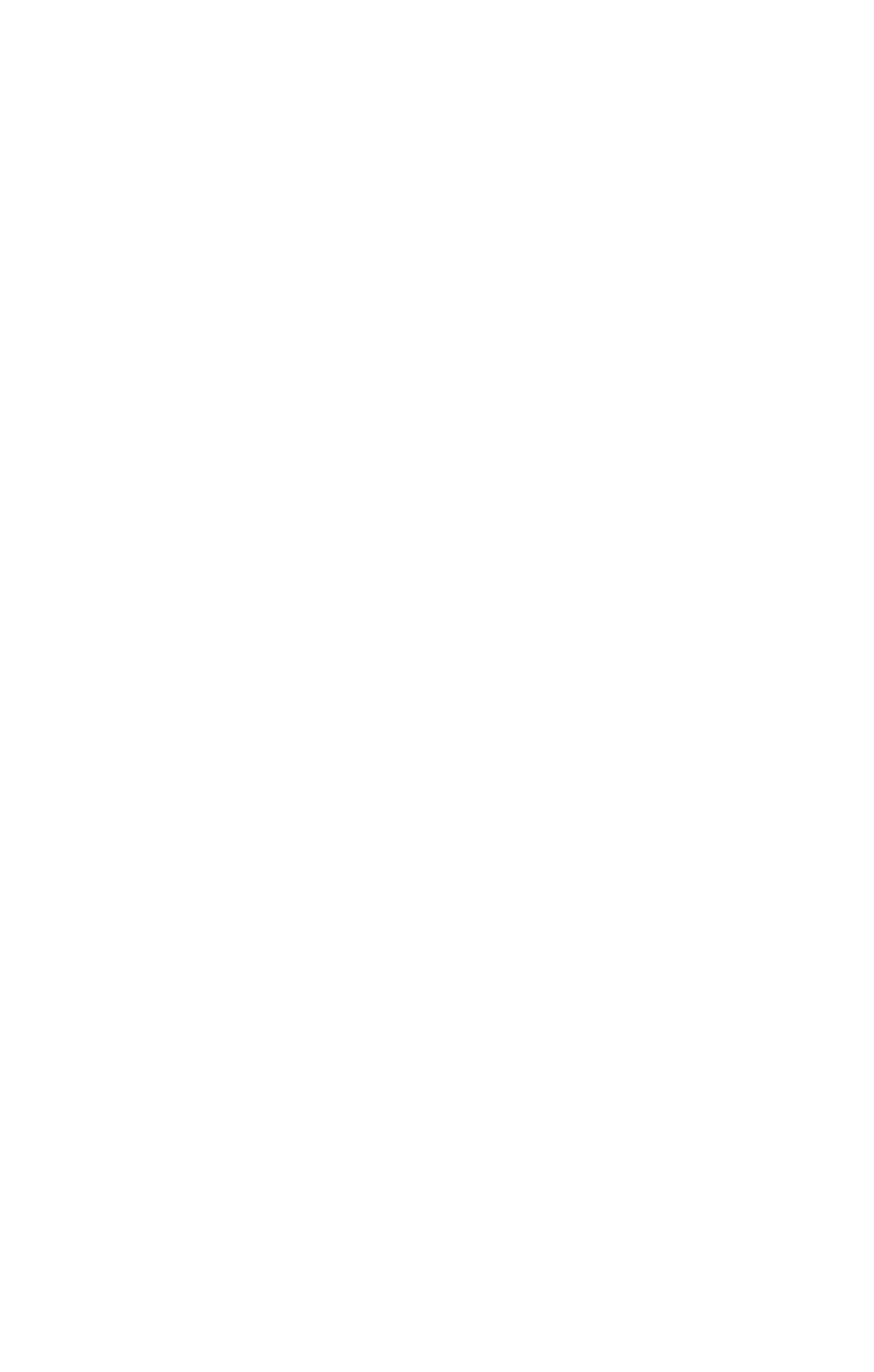**SUICIDE** *How God Sustained a Family*

## **DALE A. BYERS**

REGULAR BAPTIST PRESS 1300 North Meacham Road Schaumburg, Illinois 60173-4888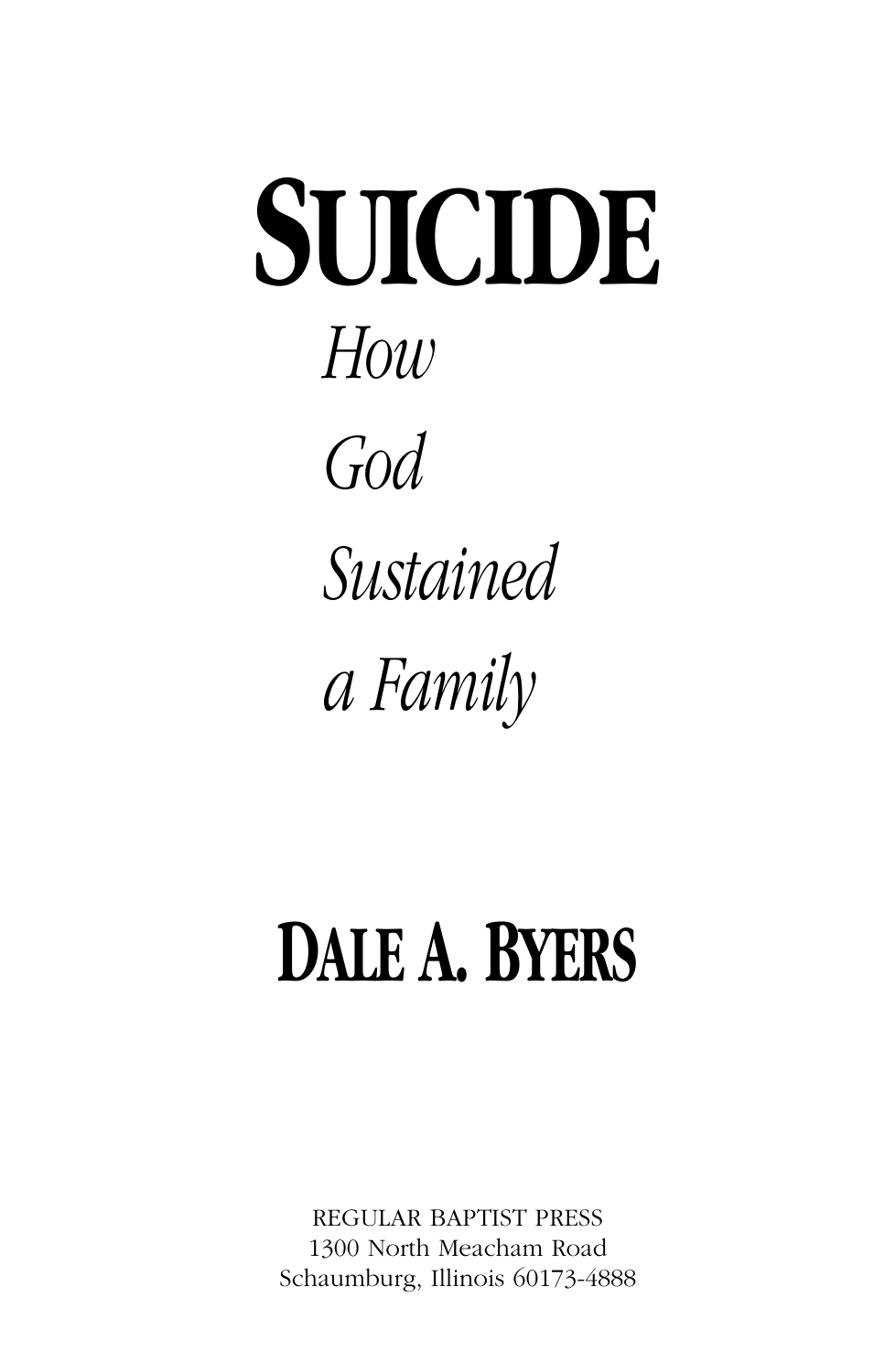#### **CATALOGING IN PUBLICATION DATA**

Byers, Dale A., 1937– Suicide : how God sustained a family / Dale A. Byers. p. cm. ISBN 0-87227-146-3 1. Consolation. 2. Bereavement—Religious aspects—Christianity. 3. Suicide—Religious aspects—Christianity. 4. Byers, Kerry, d. 1988. I. Title. BV4905.2.B94 1991 248.8'6—dc20 91-8836 CIP © 1991

Regular Baptist Press Schaumburg, Illinois

Printed in U.S.A. All rights reserved.

Second printing—1996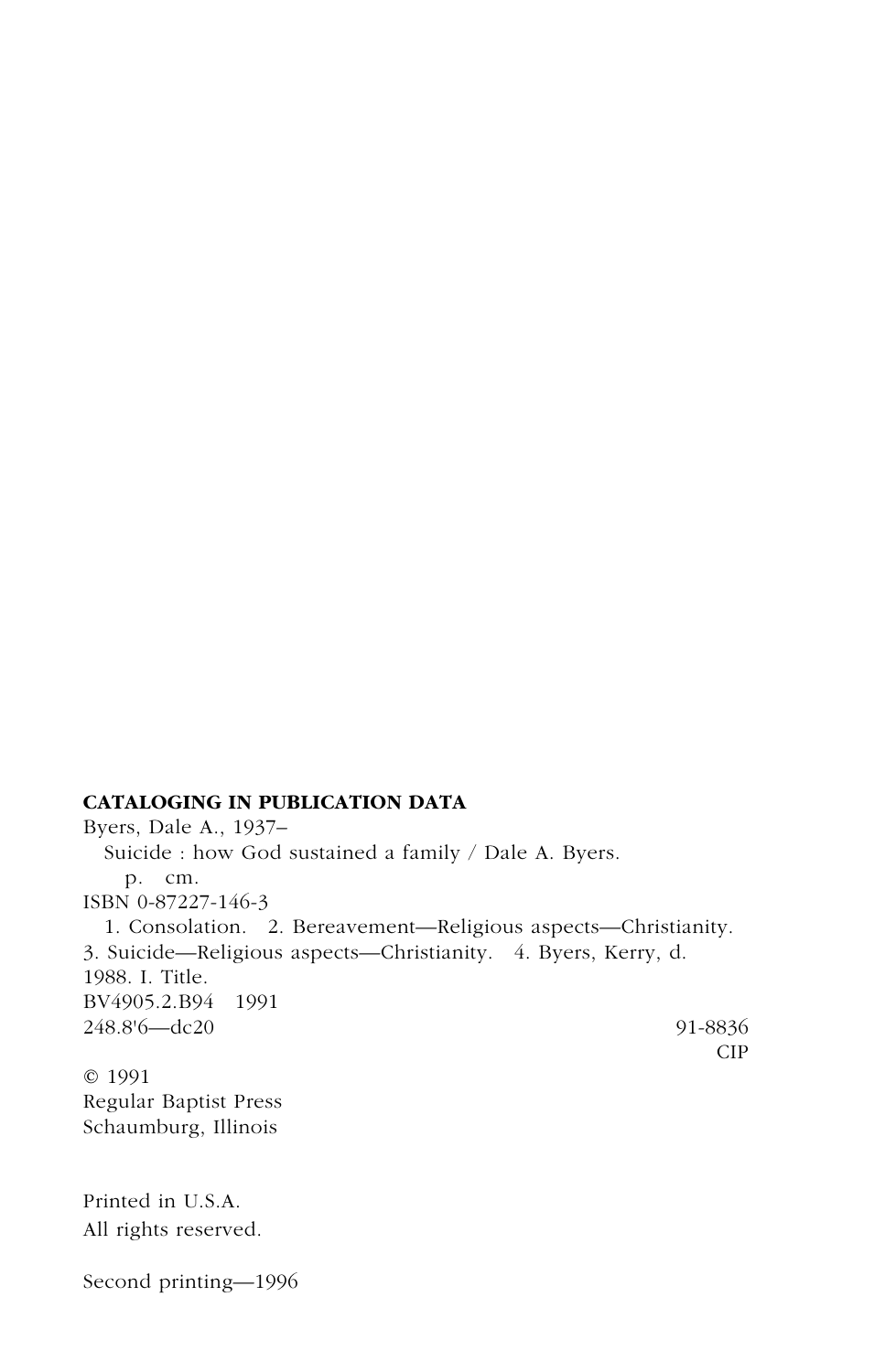#### **DEDICATION**

It is with joy this book is dedicated to **Kevin, Scott, Paul** and **John,** our four living sons. They are honorable men who have brought many fond and wonderful memories to their parents.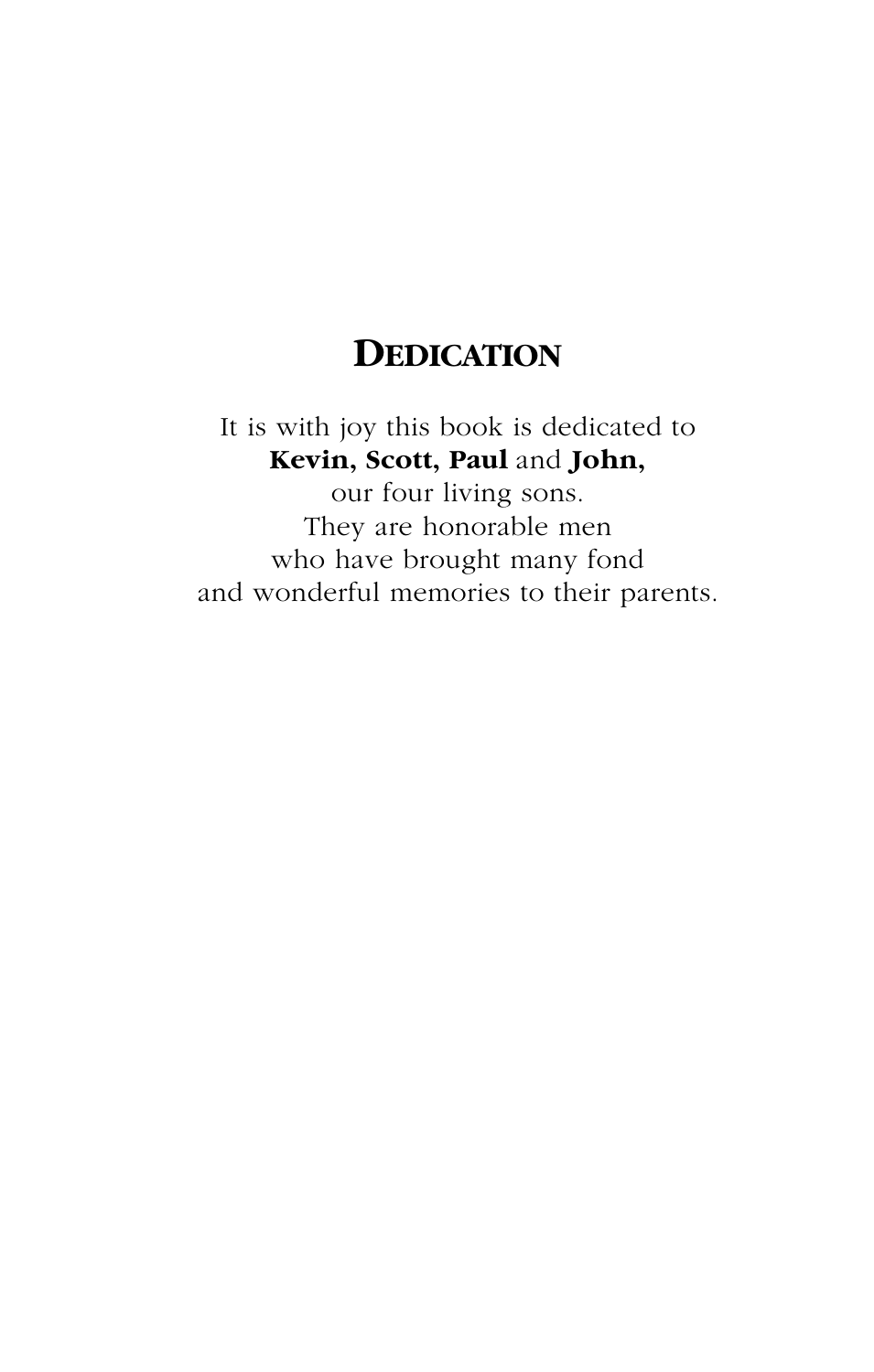#### **ACKNOWLEDGMENTS**

We acknowledge with appreciation the quotations taken from

*Encyclopedia of 7,000 Illustrations: Signs of the Times* by Paul Lee Tan. Copyright 1979 by Assurance Publishers.

*"No More!" "Thank God! No More!": The Seven No Mores of Revelation* by David Otis Fuller. Copyright by The Institute For Biblical Textual Studies.

*The Best of A.W. Tozer* edited by Warren W. Wiersbe. Copyright 1979 by Baker Book House.

*How to Build an Evangelistic Church* by John R. Bisagno. Copyright 1972 by Broadman Press.

*Close to His Majesty* by David C. Needham. Copyright 1987 by Multnomah Press, Portland, Oregon 97266. Used by permission.

*The Disciplines of Life* by V. Raymond Edman. Copyright 1948 by Victor Books/SP Publications, Inc.

*Root of the Righteous* by A. W. Tozer. Copyright by Christian Publications. Used by permission.

We would also like to acknowledge Hattie Walker for granting permission to use her poem "The Savior Walks Beside Me."

We also acknowledge the quotation taken from *God's Provision for Holy Living* by W. Culbertson. Moody Bible Institute of Chicago. Moody Press. Used by permission.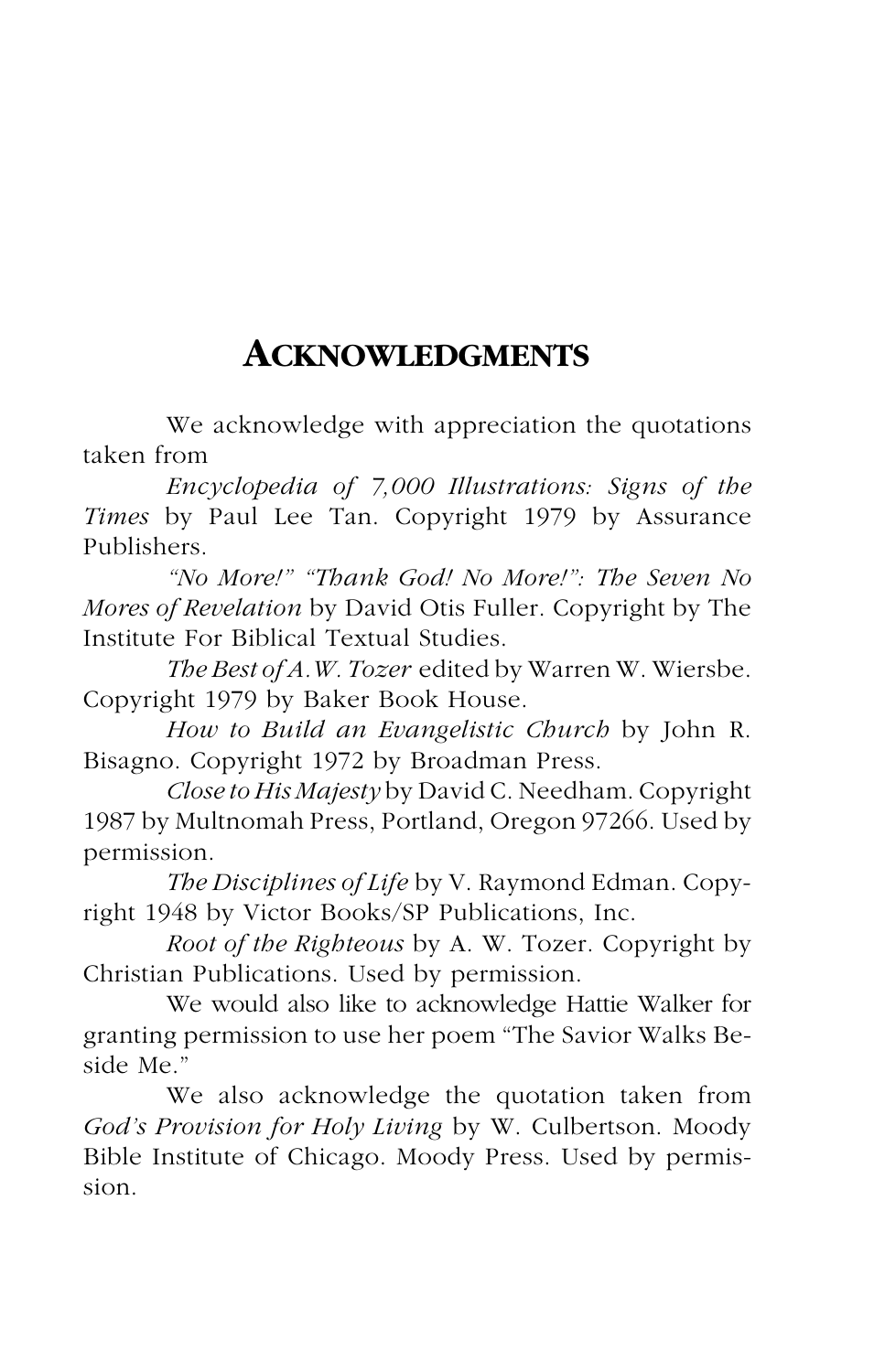### **CONTENTS**

| $Introduction \dots \dots \dots \dots \dots \dots \dots \dots \dots \dots \dots \dots \dots \dots \$ |
|------------------------------------------------------------------------------------------------------|
| Chapter 1<br>In the Darkness of Death<br>Shines the Radiance of the Resurrection  13                 |
| Chapter 2<br>In the Shadows of Sorrow<br>Glow the Comforts of Compassion  21                         |
| Chapter 3<br>The Gloom of Guilt—The Freedom of Forgiveness 31                                        |
| Chapter 4                                                                                            |
| Chapter 5                                                                                            |
| Chapter 6<br>Hidden Riches Concealed from the Unsaved 57                                             |
| Chapter 7<br>Hidden Riches Developed in God's People  61                                             |
| Chapter 8<br>Hidden Riches and God's Unsearchable Wisdom 71                                          |
| Chapter 9                                                                                            |
| Chapter 10<br>Four Vital Truths for Those Going through Darkness . 85                                |
| Chapter 11                                                                                           |
|                                                                                                      |
|                                                                                                      |
|                                                                                                      |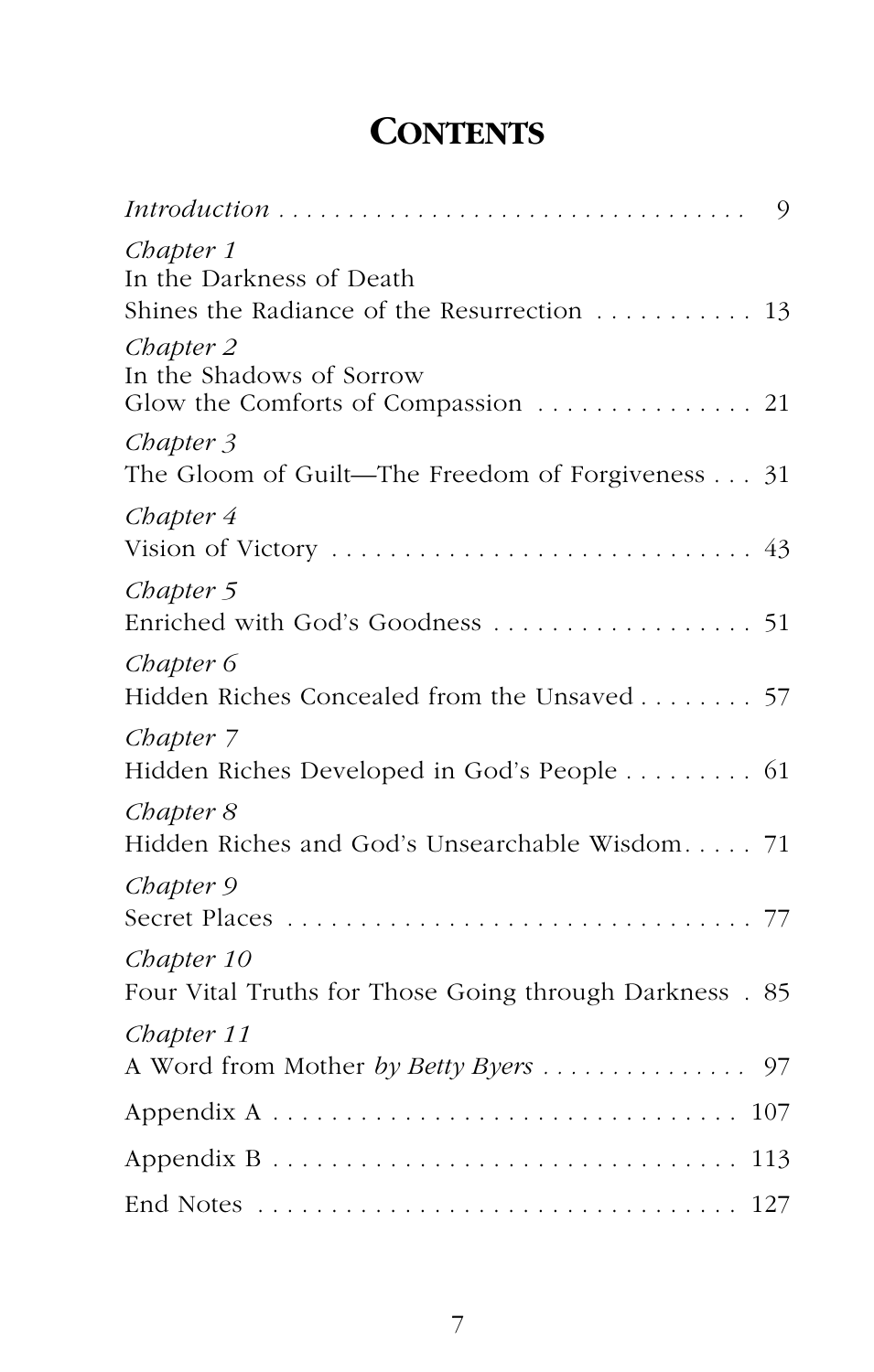*And I will give thee the treasures of darkness, and hidden riches of secret places, that thou mayest know that I, the LORD, which call thee by thy name, am the God of Israel (Isaiah 45:3).*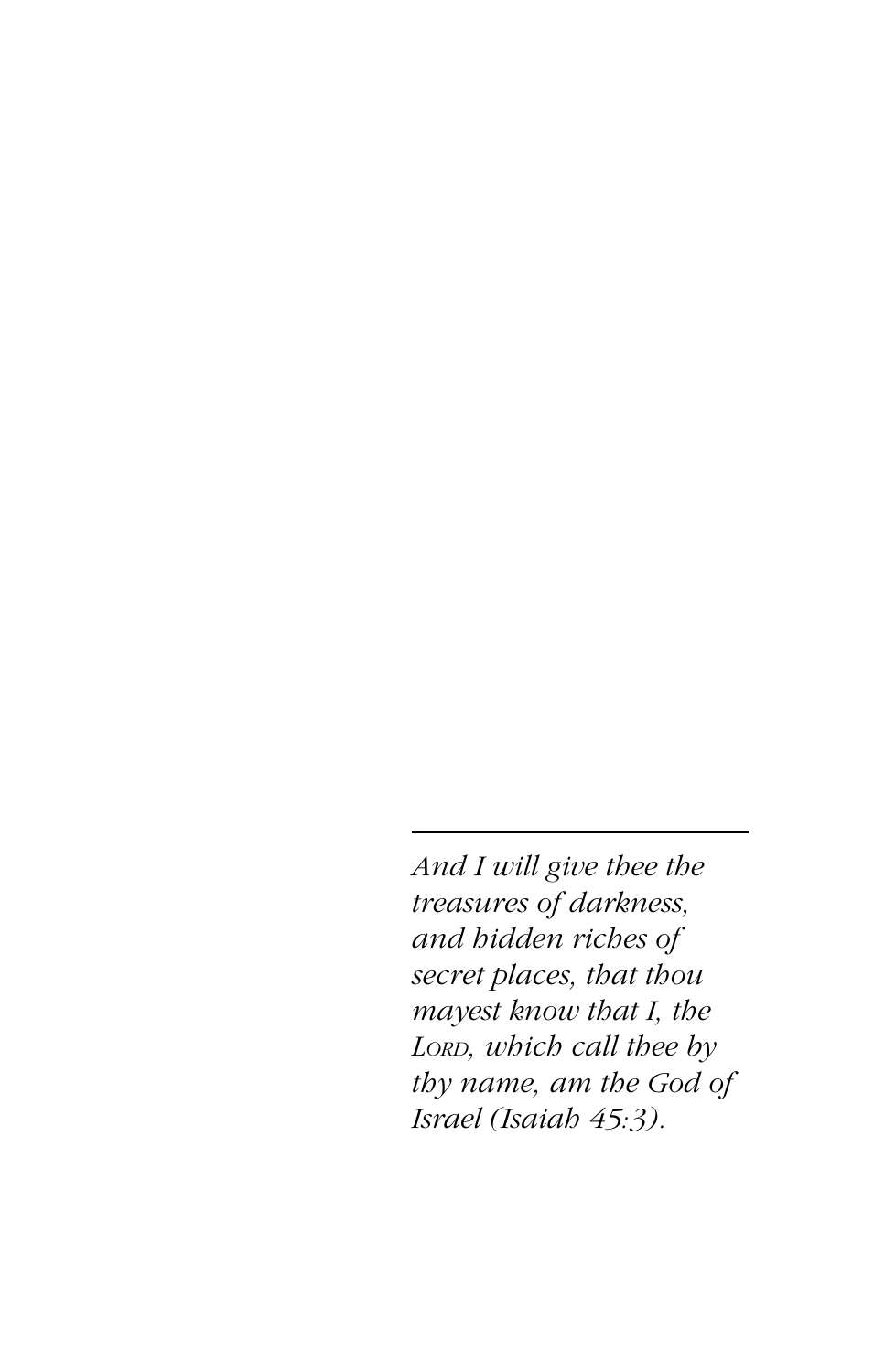#### **INTRODUCTION**

My heart was rejoicing as the church service closed in that little Jamaican church. It was the first time for me to minister in a foreign culture and, oh, what a blessing! As we stepped outside that primitive little church snuggled under the tropical trees and dense undergrowth alongside the road that winds around those Jamaican mountains, we were aware that this humble spot was precious to God and that we were on holy ground. The pastor turned out the lights of the church and walked toward the parsonage, which sat behind this little sanctuary. I remained stationary, waiting for something that would give me bearings as to my location. Suddenly I was aware of the heavy darkness that surrounded that Jamaican place of worship. There was a noticeable absence of street lights and passing automobiles. There were no flashing marquees or billboards nor even the beams of light that stream from the comforts of home. It seemed totally dark.

Suddenly I lifted my eyes heavenward and was awestruck by the beauties above me. Never had I seen stars so big and so bright; they were like huge gems lying in a case of black velvet. It was almost disappointing when the parsonage lights came on and again we had our earthly bearings. Indeed, there are treasures of darkness.

That same week I walked along the shoreline of the Caribbean Sea with James Chambers, a Jamaican friend. Another pastor had asked if I might talk with James and encourage him spiritually. While we left the prints of our bare feet in the white sand along the blue-green waters of the sea, he poured out his heart to me concerning the utter discouragement that followed the death of his eleven-year-old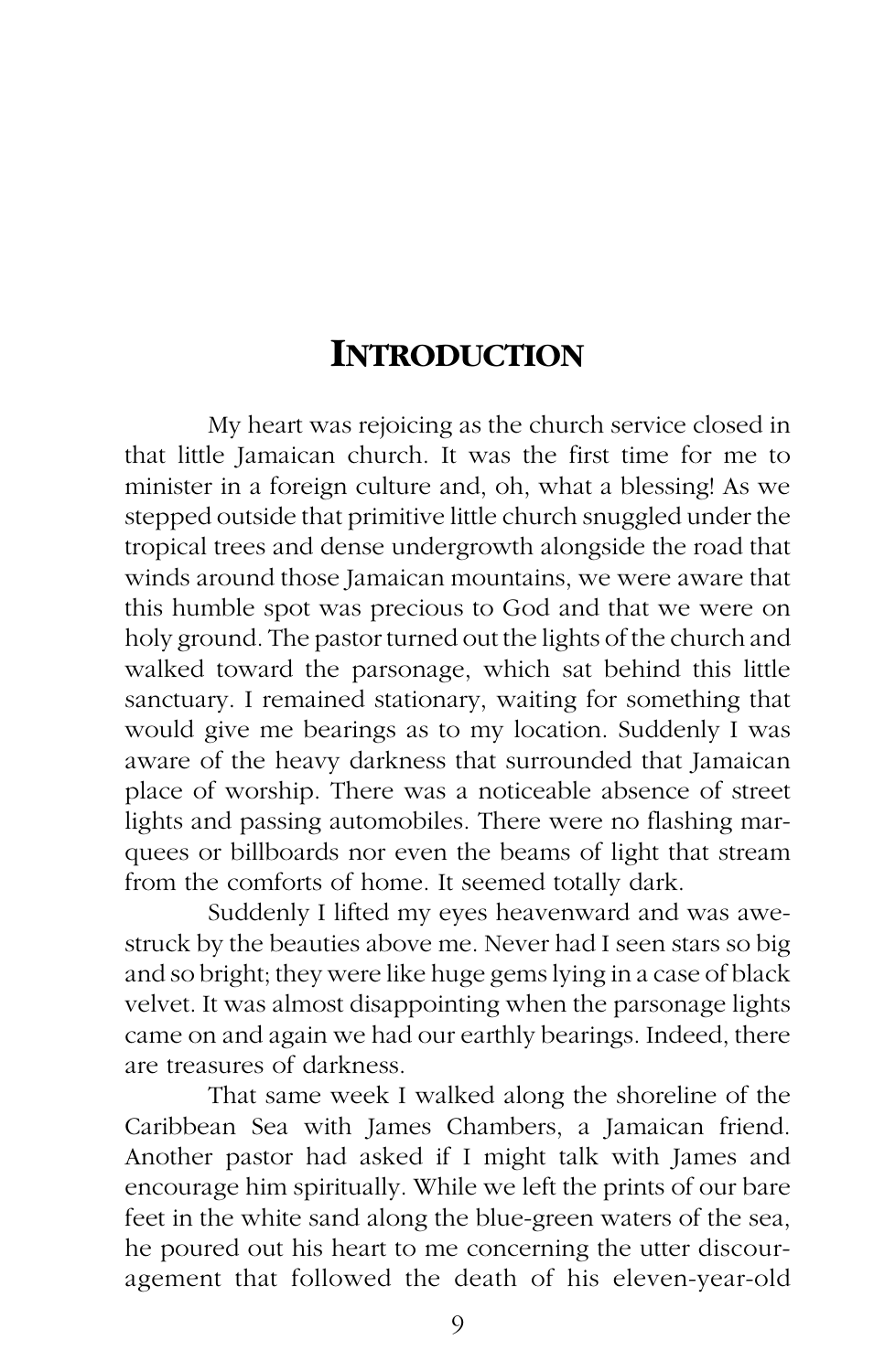daughter. He had been so devastated he felt he could continue no longer. Then his fourteen-year-old son lay down beside him in bed with these words of encouragement and exhortation: "You have to let her go, Daddy. She is in Heaven with Jesus. We have got to let her go!"

James did begin a period of recovery, but it was shortlived. The son who had exhorted him was tragically killed in an accident at school. James had lost two children in a very short period of time!

Later James came to the United States because he was losing much of his eyesight. The American doctors at the clinic told him he should learn to live with what eyesight he had.

If anyone had ever needed the grace of God in his life, James did. He is a believer in Christ, and his love and faith are being measured as few men experience.

I made a feeble attempt to comfort him that day and encouraged him to trust God and to look to the Lord Jesus every day for strength. We have become close friends; and I have called him, written to him and prayed regularly for God's overcoming power in his life.

Less than a year after my return from Jamaica I, too, was to learn what darkness is all about. God had blessed our home with five sons. The desire of my heart has always been for my children to love the Lord Jesus. It was my joy as a pastor to see all of them profess Christ and follow the Lord in baptism. But our third son became wayward and rejected the principles upon which I attempted to build my home. Kerry's life was a downward spiral that we could not reverse.

Even though he lived in the same city, he did not live at home. Following a two-year stint in the military, he was divorced and disappointed with life. He then committed suicide on what would have been his third wedding anniversary. We did not immediately realize he was missing; however, after a ten-day lapse of time my two youngest sons found his body in a little woods near the parsonage.

The darkness of that hour and the days that followed have enveloped our family much like the darkness enveloped that little Jamaican church. We have always been a close family, and this darkness—such as we had never known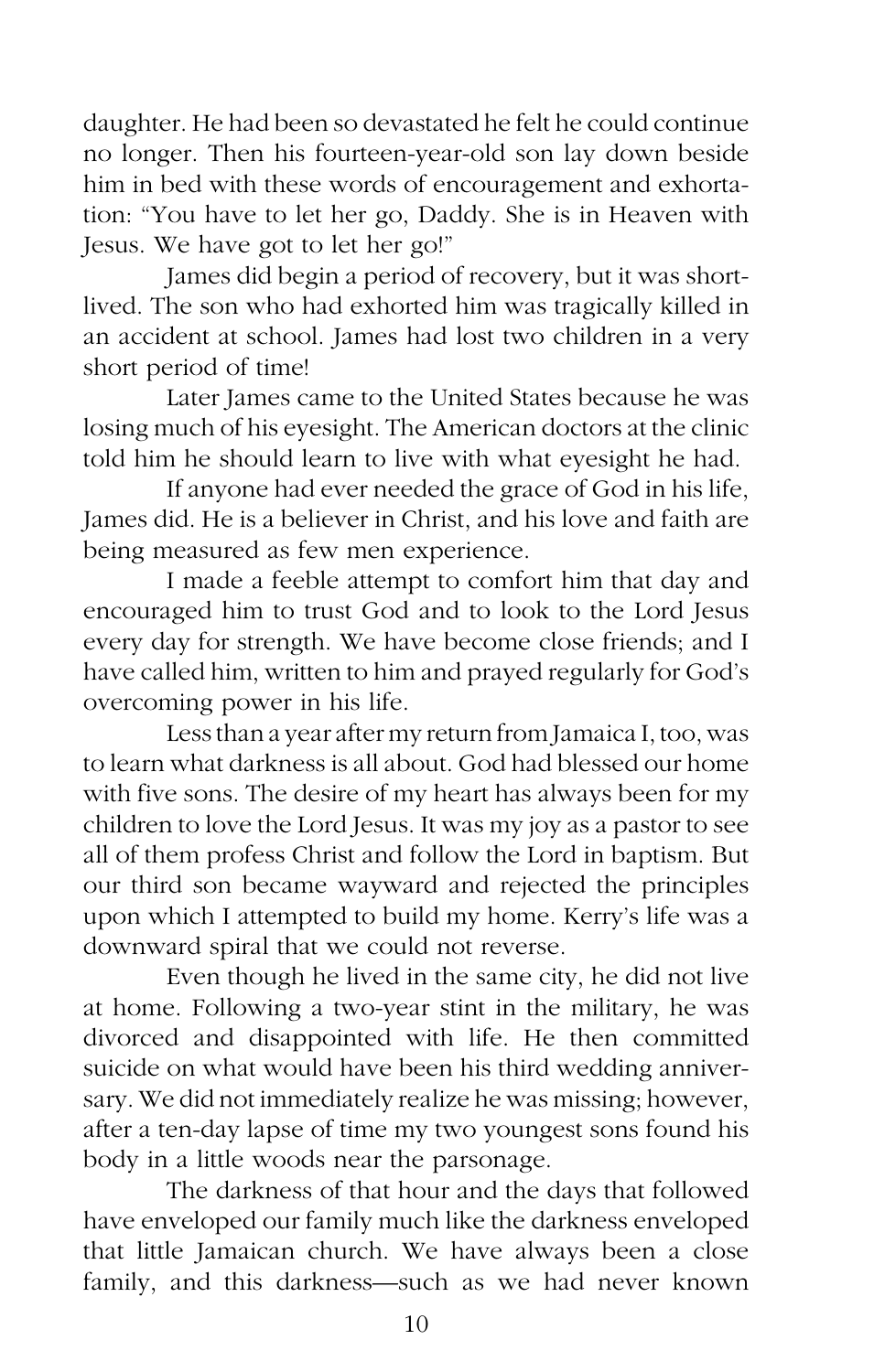before—drew us even closer together.

My words to James had come so easily: "Trust God, James, and look to Him for daily strength." Now I had to learn how hard it sometimes is to look up when we have lost our earthly bearings in the darkness.

May I say at the onset, I do trust God; and whatever has happened, God knew all about it before it came to pass. God has been faithful! His promises remain true, and His people have been wonderfully kind to me and my family. I have no bitterness, resentment or doubt of God. I have only a deep hurt and a new awareness of how dense the darkness can become.

As a young man I was an offset printing pressman. At times while I worked the night shift during the summer months, I never saw the night sky. Those were times when the heavens were always light to me; darkness was something I did not observe. The 6:00 P.M. to 5:00 A.M. shifts sheltered me from the night scenes. But only during the night scenes are we permitted to observe the heavenly beauties above us.

Our great God also has heavenly beauties that we observe only during the dark night seasons of our lives. Only then are we permitted to fathom the fullness and the glories of our great God and Savior.

*"I will give thee the treasures of darkness."* This message is not about darkness and death. It is about light and life. It is intended to help those going through the shadow of death to gaze into the heavenly beauties of our glorious Redeemer.

#### **The Soul's Anchors**

The night is dark, but God, my God, Is here and in command, And sure am I, when morning breaks, I shall be at the land. And since I know the darkness is To Him as sunniest day, I'll cast the anchor Patience out, And wish—but wait for day.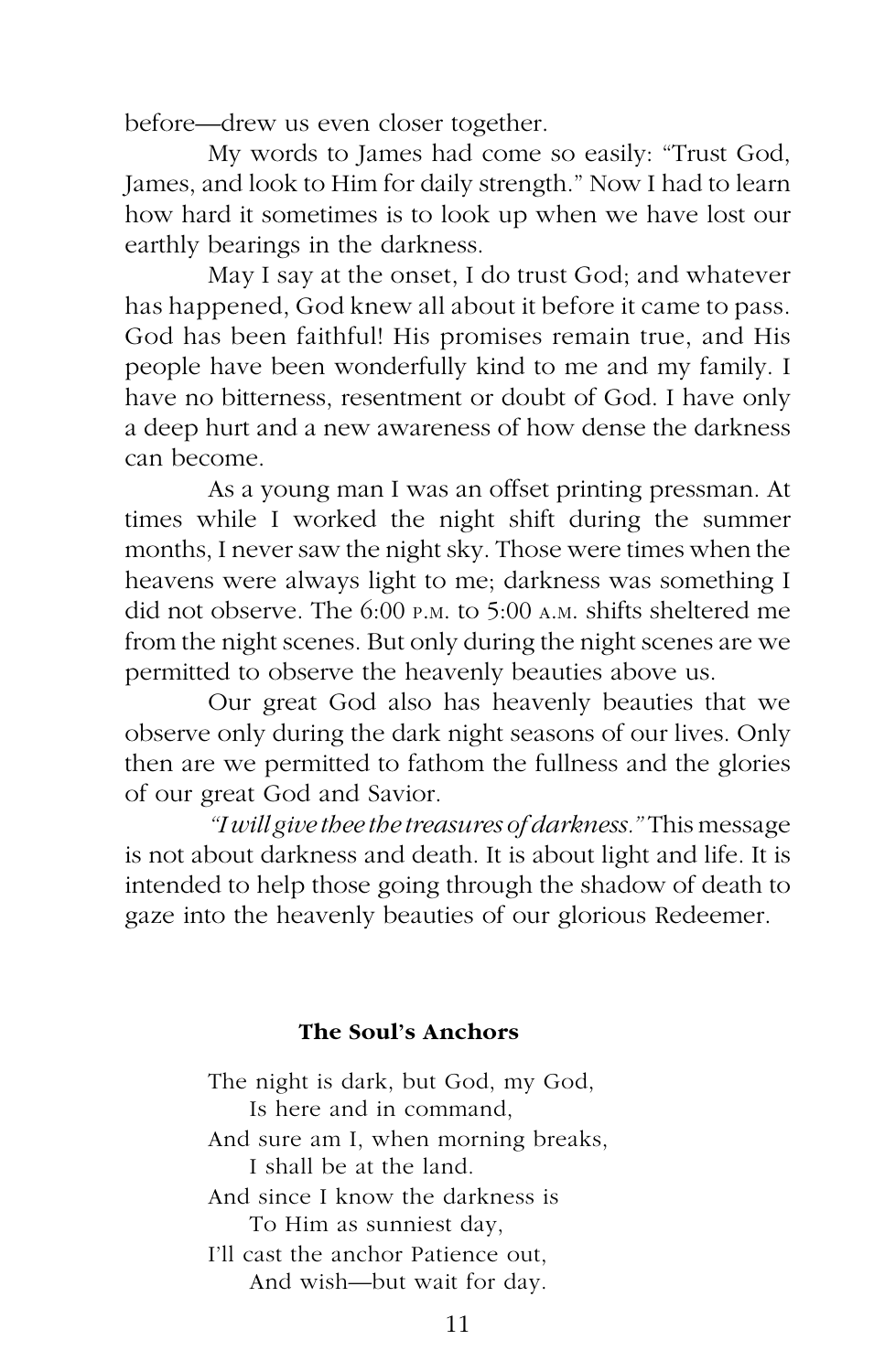Fierce drives the storm, but wind and waves Within His hand are held, And trusting His omnipotence, My fears are sweetly quelled. If wrecked, I'm in His faithful grasp, I'll trust Him though He slay; So, letting go the anchor Faith, I'll wish—but wait for day. Still seem the moments dreary, long? I rest upon the Lord; I muse on His "eternal years" And feast upon His word; His promises so rich and great, Are my support and stay; I'll drop the anchor Hope ahead, And wish—but wait for day. O Wisdom infinite, O Light And Love supreme, divine, How can I feel one fluttering doubt In hands so dear as Thine! I'll lean on Thee, my best beloved, My heart on Thy heart lay; And casting out the anchor Love, I'll wish—and wait for day. *—Helen E. Brown As published in the* Grace Broadcaster

*(May–June 1968)*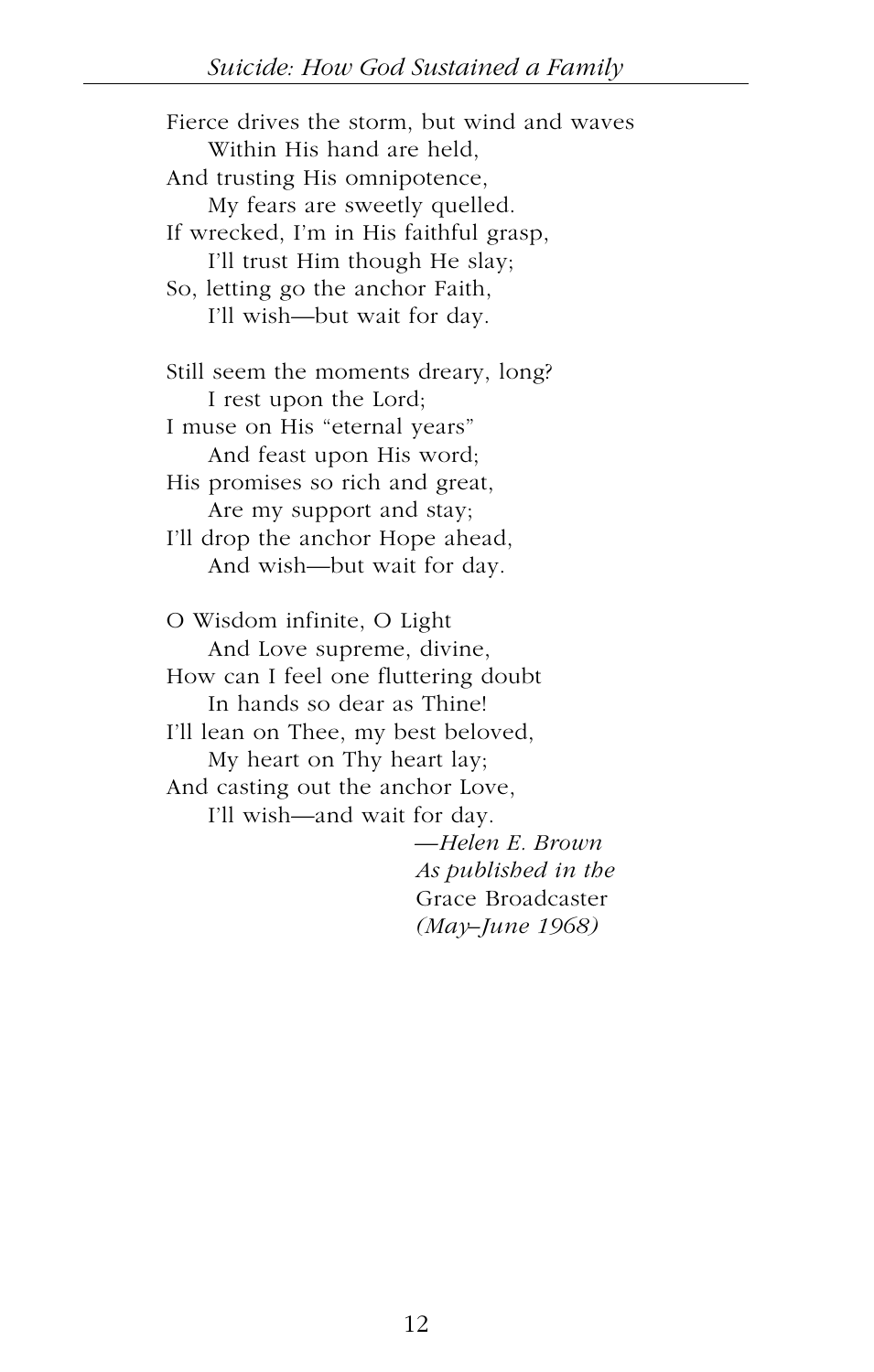### **CHAPTER 1**

## *In the Darkness of Death Shines the Radiance of the Resurrection*

**After Kerry's death my wife, three of my sons and I began the very difficult task of sorting through Kerry's personal items. We discovered that we had saved many trinkets and mementos of all five boys. Some of the little** the very difficult task of sorting through Kerry's personal items. We discovered that we had saved many trinkets and mementos of all five boys. Some of the little keepsakes and belongings had to go. For many people, material things are what life is all about; but the Bible reminds us that "a man's life consisteth not in the abundance of the things which he possesseth" (Luke 12:15).

As I picked up some of his belongings, my first thoughts were, "We can't throw that away. He will need it later on." My wife similarly would think for a second, "His children will enjoy seeing this someday." However, time and again we were brought back to reality; Kerry would not need these things, and he would have no children to see these "treasures." Our son's earthly life was completed in only twenty-five short years.

Death is a sobering reality. As finite humans we attempt to reason it away. We pigeonhole it to the lives of others. We do not want to accept death for ourselves or our loved ones. The answer to our reluctance is to see death from God's perspective, not from any earthly point of view. When the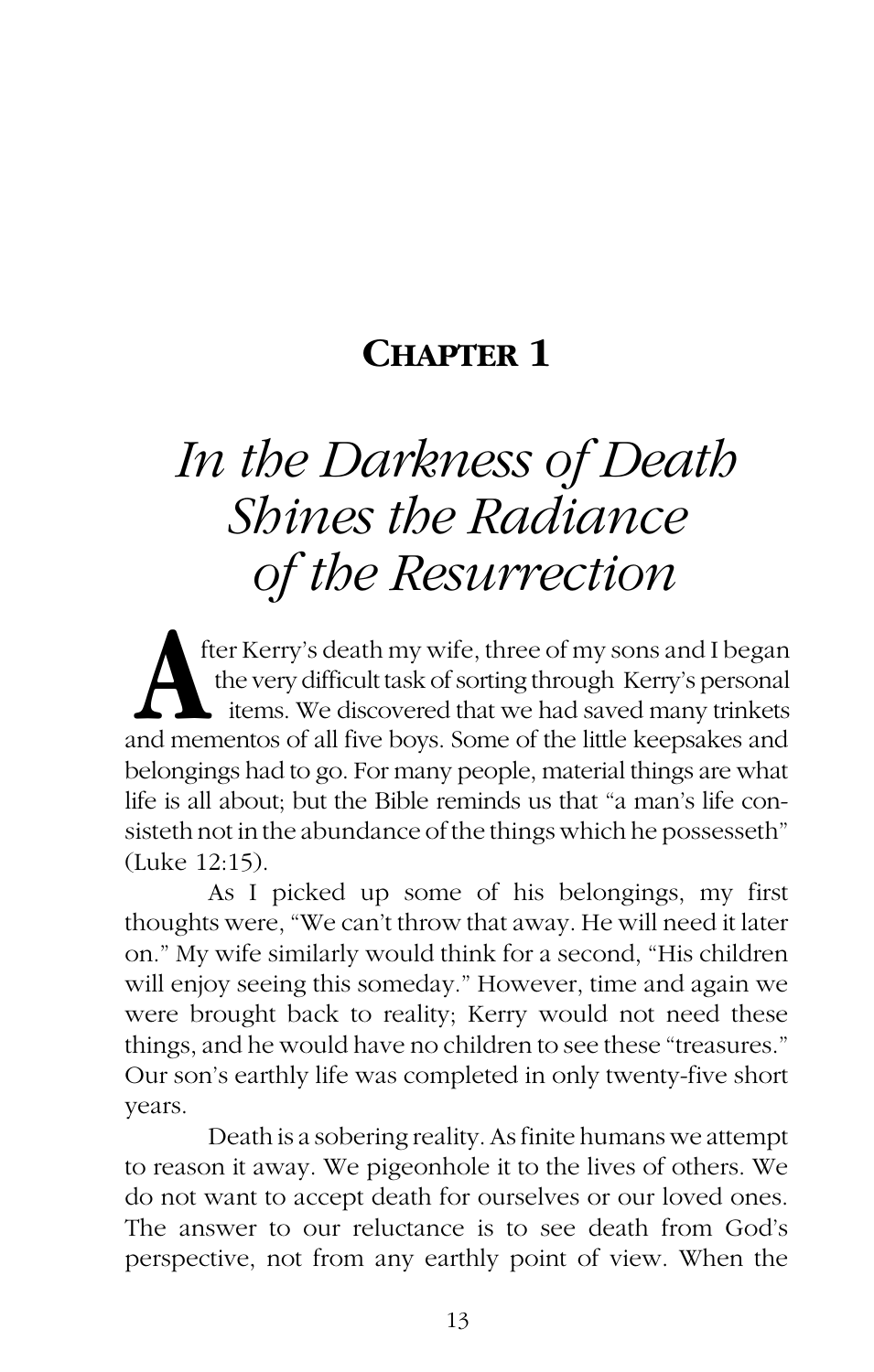darkness of death is overwhelming, we must lift our eyes heavenward and see the bright hope of the resurrection. Listen to what Christ has promised:

> *I am the resurrection, and the life: he that believeth in me, though he were dead, yet shall he live: and whosoever liveth and believeth in me shall never die. Believest thou this? (John 11:25, 26).*

The world tells us that death is the last note, that there is no more song at the grave. But the place where the world loses all hope and joy is where Christ gives victory.

> *O death, where is thy sting? O grave, where is thy victory? The sting of death is sin; and the strength of sin is the law. But thanks be to God, which giveth us the victory through our Lord Jesus Christ (1 Corinthians 15:55–57).*

Perhaps it seems strange that this book begins at the resurrection. Why do I not wait until the end, since death is the "last enemy" to be destroyed (1 Corinthians 15:26)? The answer is that the resurrection is the place where we *must* begin. It is the starting place for our comfort, our consolation and the power to climb life's mountains (Ephesians 1:19, 20). The resurrection is the starting point for our healing, our help and our hope. Death is only a rest in the music. More song is going on right now. Much more song is to follow.

The resurrection of the dead is one of the foundation stones of the Christian faith. It is not until the physical death of a loved one or the threat of death to our own life that we realize how glorious and bright the resurrection is. That truth is not learned in the sunny skies and comforts of life. The apostle Paul's goal was to learn that truth practically. The desire of his heart was this:

*That I may know him, and the power of his*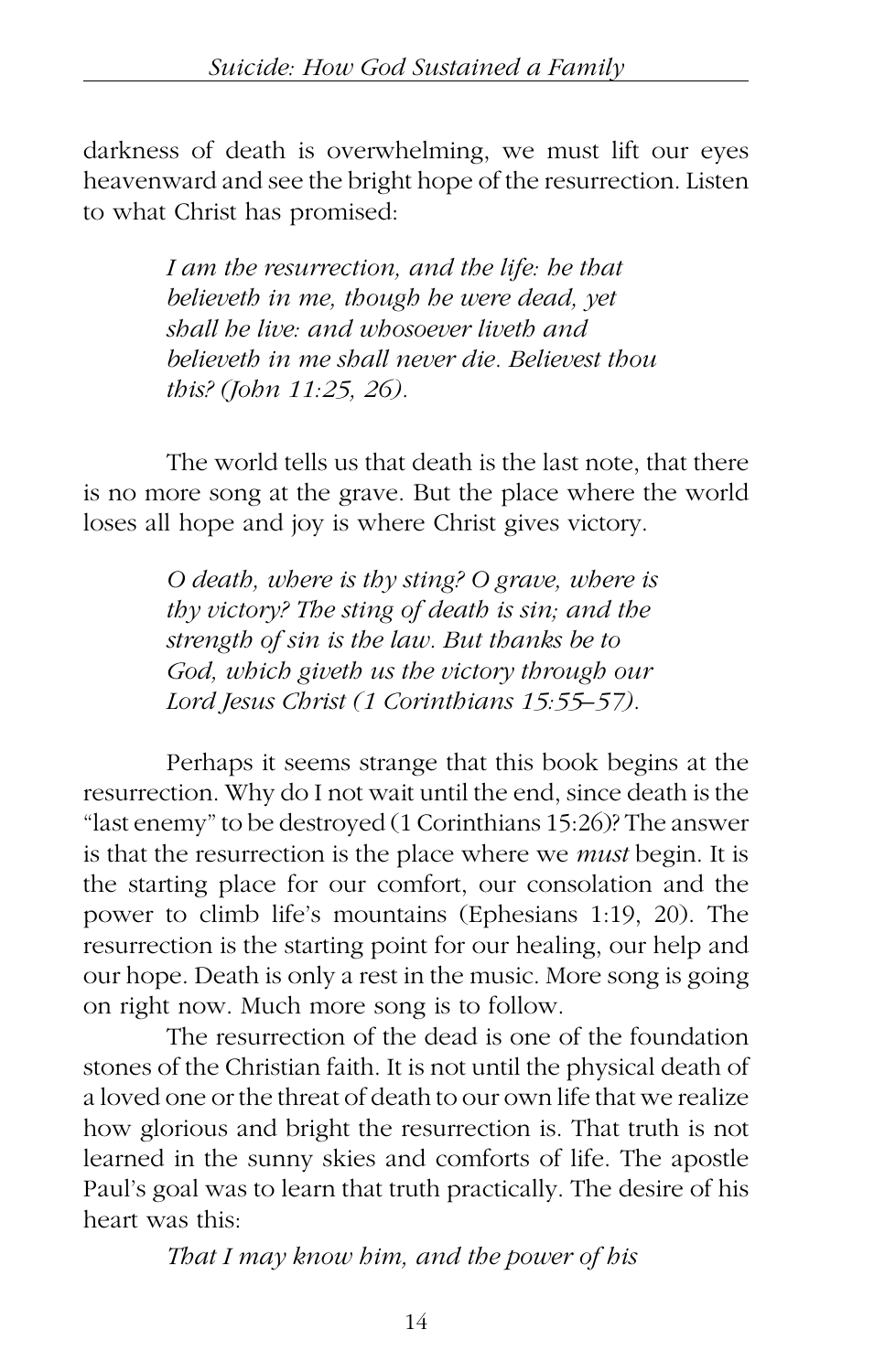*resurrection, and the fellowship of his sufferings, being made conformable unto his death (Philippians 3:10).*

The resurrection of Jesus Christ sets Christianity apart from every other religion. Buddha, Confucius, Stalin and every other prominent figure on earth has followed the course of the earth and died; only Jesus Christ conquered death. And perhaps no other event in history is as thoroughly documented as the resurrection of the Lord Jesus Christ.<sup>1</sup>

But I am not writing a mere apologetic for the Christian faith. I am writing to hurting hearts. Since it is true that Christ arose from the grave, we derive our comfort through the great resurrection promises He has given us.

> *And God hath both raised up the Lord, and will also raise up us by his own power (1 Corinthians 6:14).*

The Lord Himself said, "Because I live, ye shall live also" (John 14:19). As surely as Christ arose from the grave, those who believe on Him shall also live forever.

The Bible identifies the Lord Jesus as the bright and morning star (Revelation 22:16). What a description! After the long dark night, that bright light appears in the heavens. Peter also wrote about his own impending death (2 Peter 1:14, 15) and then recalled the day on the Mount of Transfiguration when he saw Jesus in His transcendent glory:

> *We have also a more sure word of prophecy; whereunto ye do well that ye take heed, as unto a light that shineth in a dark place, until the day dawn, and the day star arise in your hearts (2 Peter 1:19).*

Think of it—"A light that shineth in a dark place." You may now be in a place of awesome darkness that is heavy and

*.*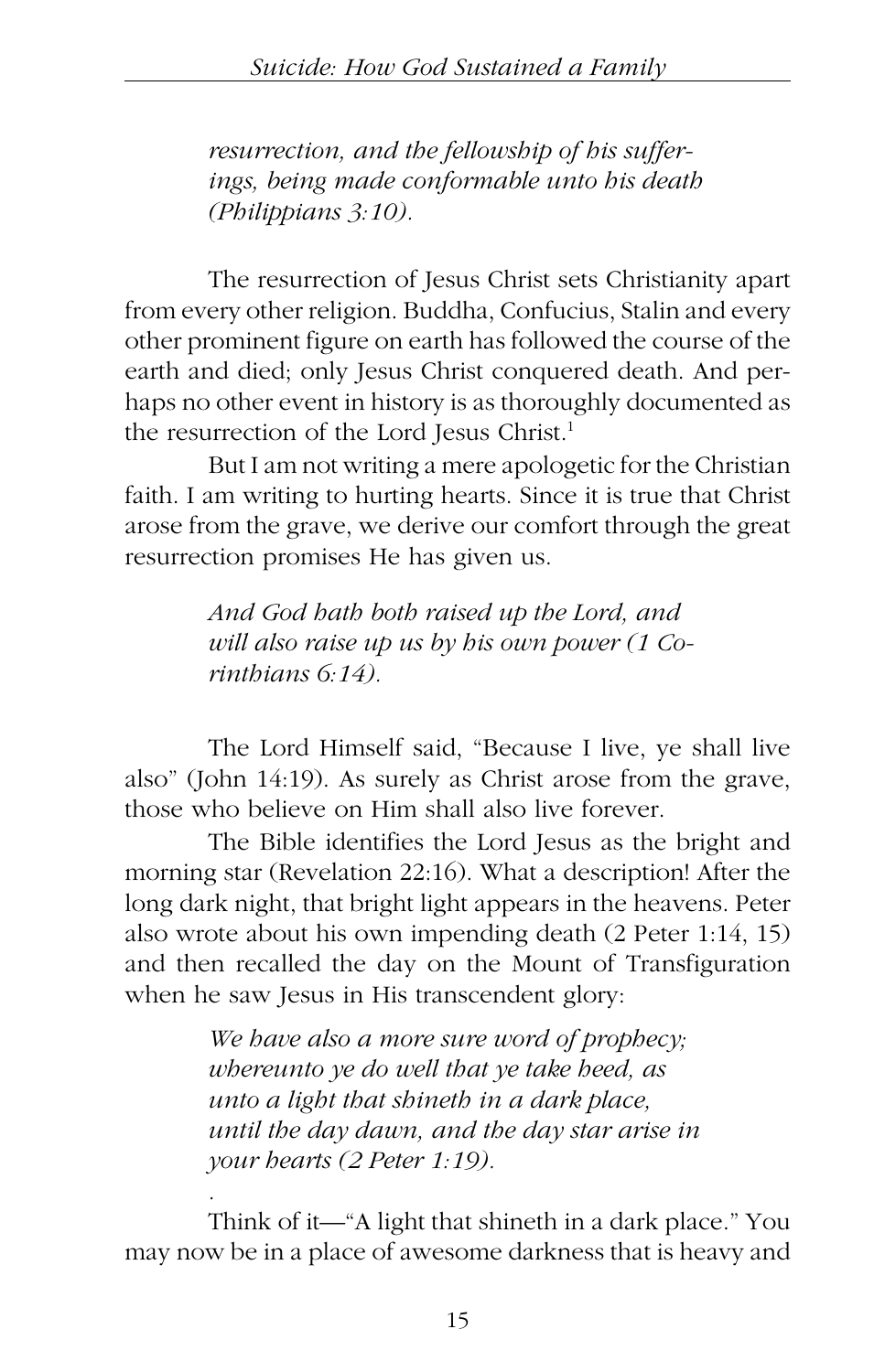frightening; but the resurrection of the Lord Jesus Christ is a bright and glorious light.

The Bible assures us that when Christ appears, a great reunion of those who have died in Christ will take place with those who are still living at the time (1 Thessalonians 4:13–18). We are told that while we as believers may sorrow in this life over the separation from saved loved ones, we sorrow not as others who have no hope. There will be a reunion, and what comfort this should give us.

My mind recalls so distinctly the day I picked up our children at the Christian school when we lived in Indianapolis. As usual Kerry was the first of my sons to come rushing out the school doors. He bounced into the backseat with his usual burst of energy. When he leaned over the back of my seat, I noticed tears in his eyes. It was evident he had been crying. Almost immediately he said, "Dad, I know I have said this before, but today I really got saved." The Life Action Ministries had conducted the chapel services, and God used that group to bring Kerry to know Christ as his Savior. How that day has since been a comfort to our hearts and has encouraged us with hope for that day when we shall meet again.

How vivid is the memory of my son going off to kindergarten. He would walk about fifty yards to the end of the driveway and wait for the school bus. As it would pull to a stop and open its huge doors, Kerry would put down his lunch pail, turn around and look toward the house and then raise both arms over his head and wave like an athlete doing jumping jacks. Then I would step outside and wave back in identical motion. This became our special signal, and it marked our greetings and partings.

Also vivid in my memory is the day Kerry left for the army. I can still see the bus pulling up to the depot and its wide doors opening to take him away. How my heart ached. Just before he entered the bus, I stepped out where he could see me and gave him our old signal.

When he returned home from Germany, our family went to O'Hare International Airport in Chicago to pick him up.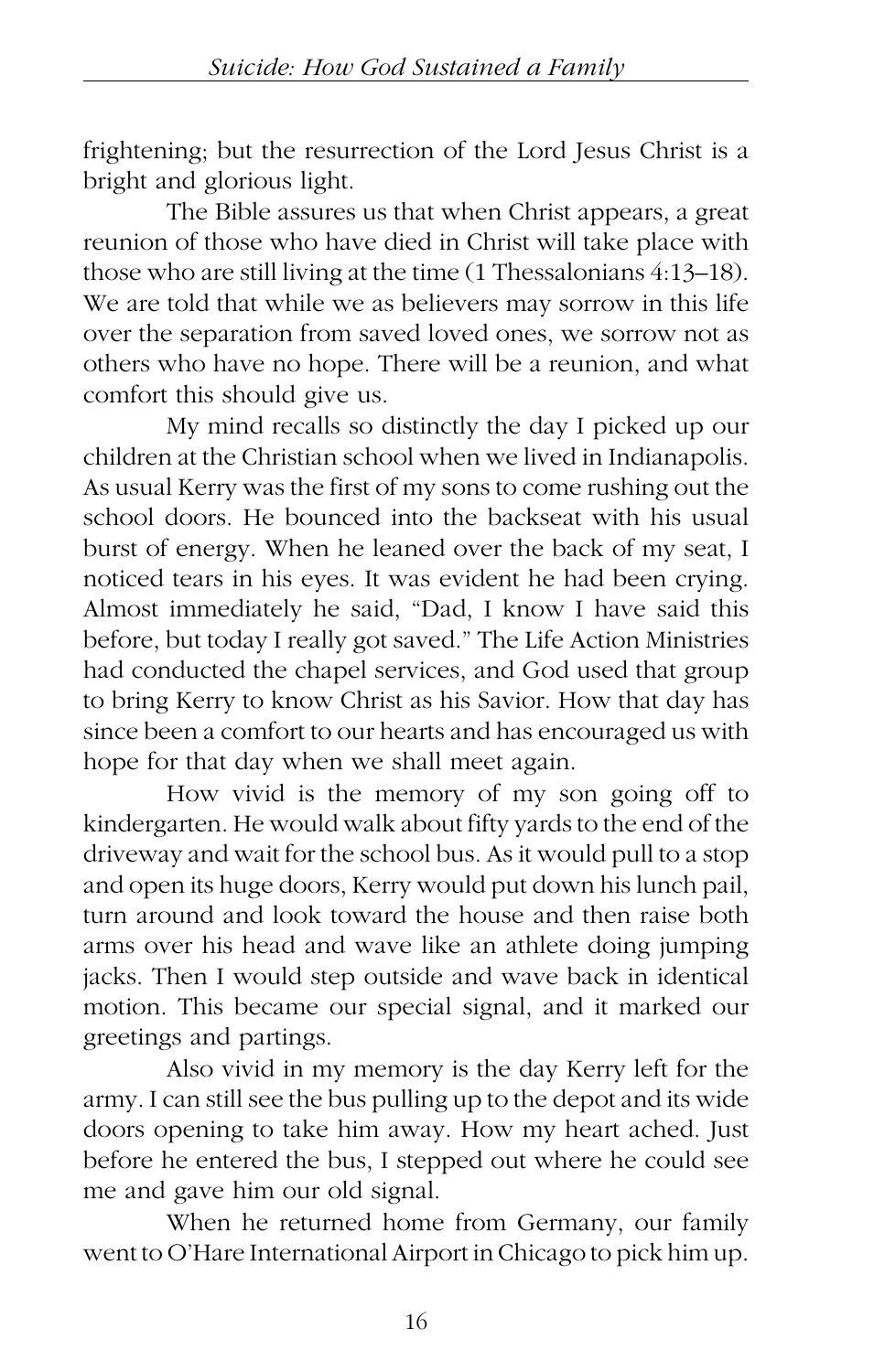We arrived early and watched as the jets brought people together from all over the world. What a reunion they were having. People from such places as Japan, Norway, Africa, China and Germany were all being delivered to this one spot. How our emotions were kindled as we watched loved ones greet and embrace. Then came the arrival of our son. How eagerly we waited to see him. As he walked up the narrow passageway leading from the plane, I stepped out where he could see me, placed both hands over my head and gave him our old signal. What people must have thought about that weird man waving his hands over his head in such a manner!

The day we left the body of our son at the cemetery I wanted to stop the car, get out and give him our parting salute; but I knew he was not there. A day will come, however, when Jesus Christ, the Bright and Morning Star, shall appear in the clouds and we shall meet again. Somehow, I imagine, we shall greet with that old familiar wave. *One day! One day soon!*

In the darkness of death, how bright and glorious is the promise of the resurrection.

> While we walk the pilgrim pathway, Clouds will overspread the sky; But when trav'ling days are over Not a shadow, not a sigh. When we all get to heaven, What a day of rejoicing that will be! When we all see Jesus, We'll sing and shout the victory. *—Eliza E. Hewitt*

D. L. Moody was visiting an industrial exposition in Chicago.<sup>2</sup> On the grounds was a fountain that became a rendezvous for folk. One would say to another, "Will I meet you at the fountain?" The reply would come, "Yes, I will meet you at the fountain!" P. P. Bliss, the gospel hymnwriter, was lured to the place and was inspired to pen these words:

> Will I meet you at the fountain, When I reach the Glory land? When you meet me at the fountain,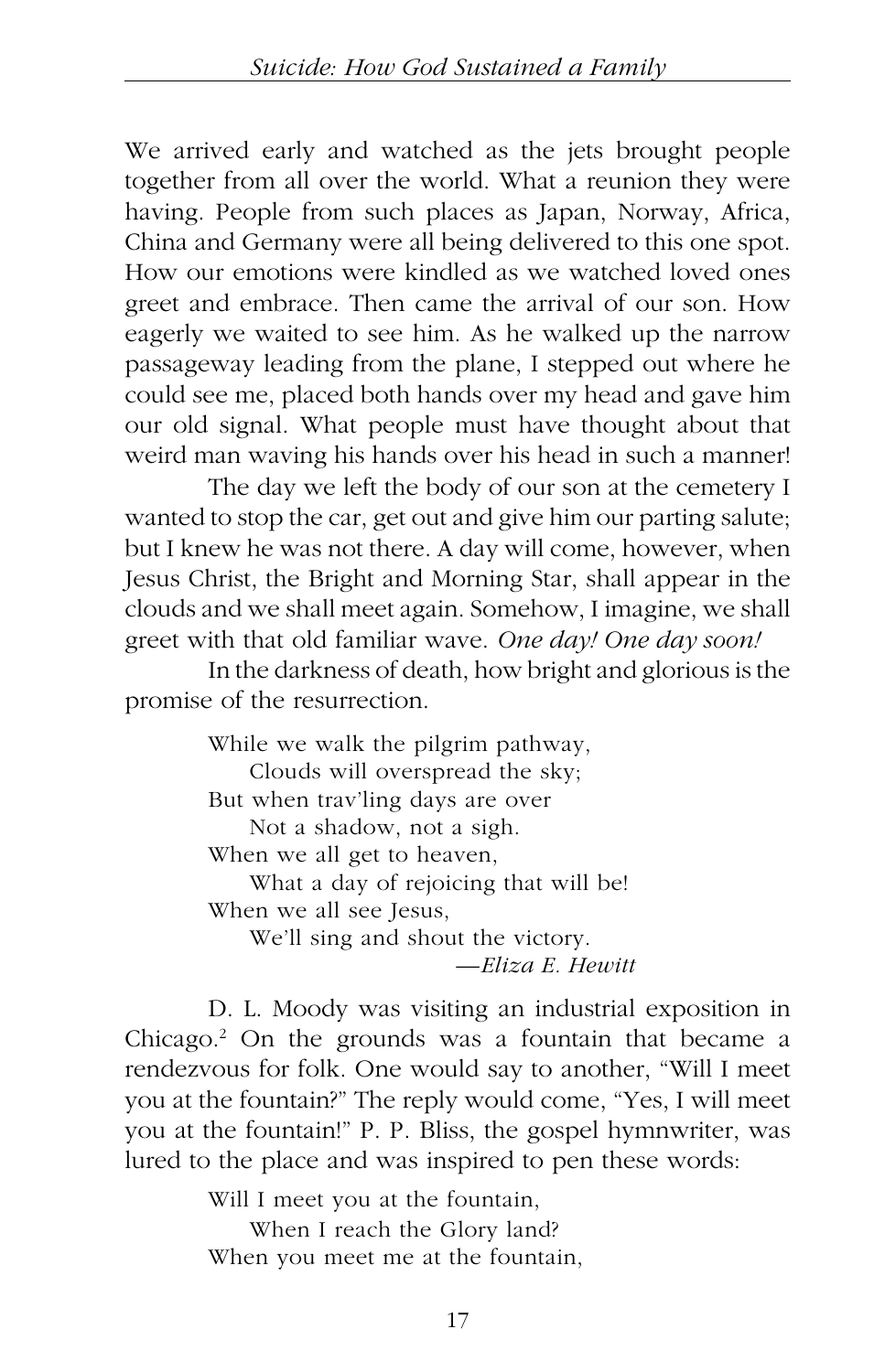Shall I clasp your friendly hand? Other friends will give you welcome; Other loving voices cheer, There'll be music at the fountain, Will I meet you there? Will you meet me at the fountain, When I reach the Glory land? When you meet me at the fountain, Shall I clasp your friendly hand? Other friends will give you welcome; Other loving voices cheer, There'll be music at the fountain, Will you meet me there?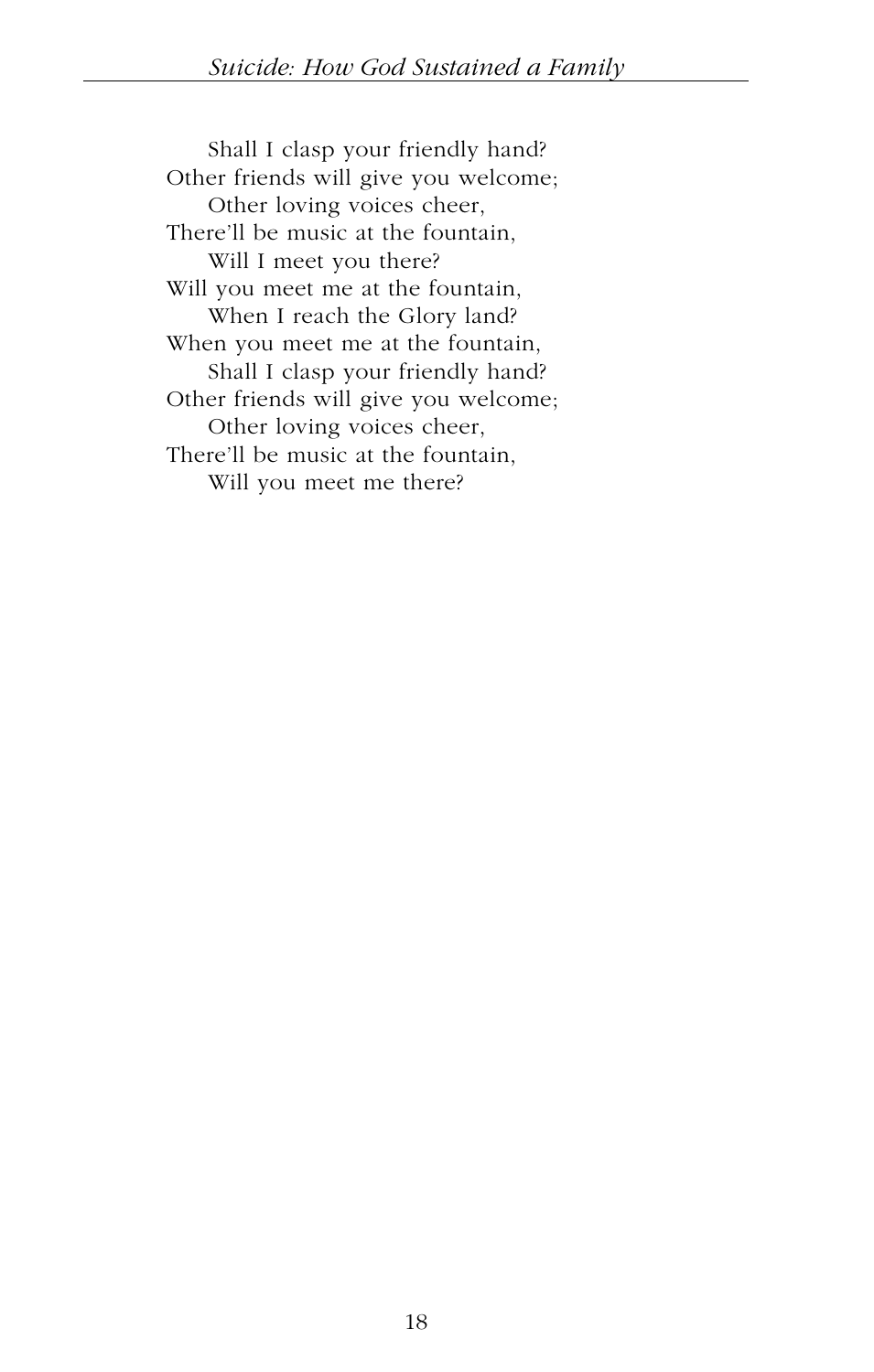*He revealeth the deep and secret things: he knoweth what is in the darkness, and the light dwelleth with him (Daniel 2:22).*